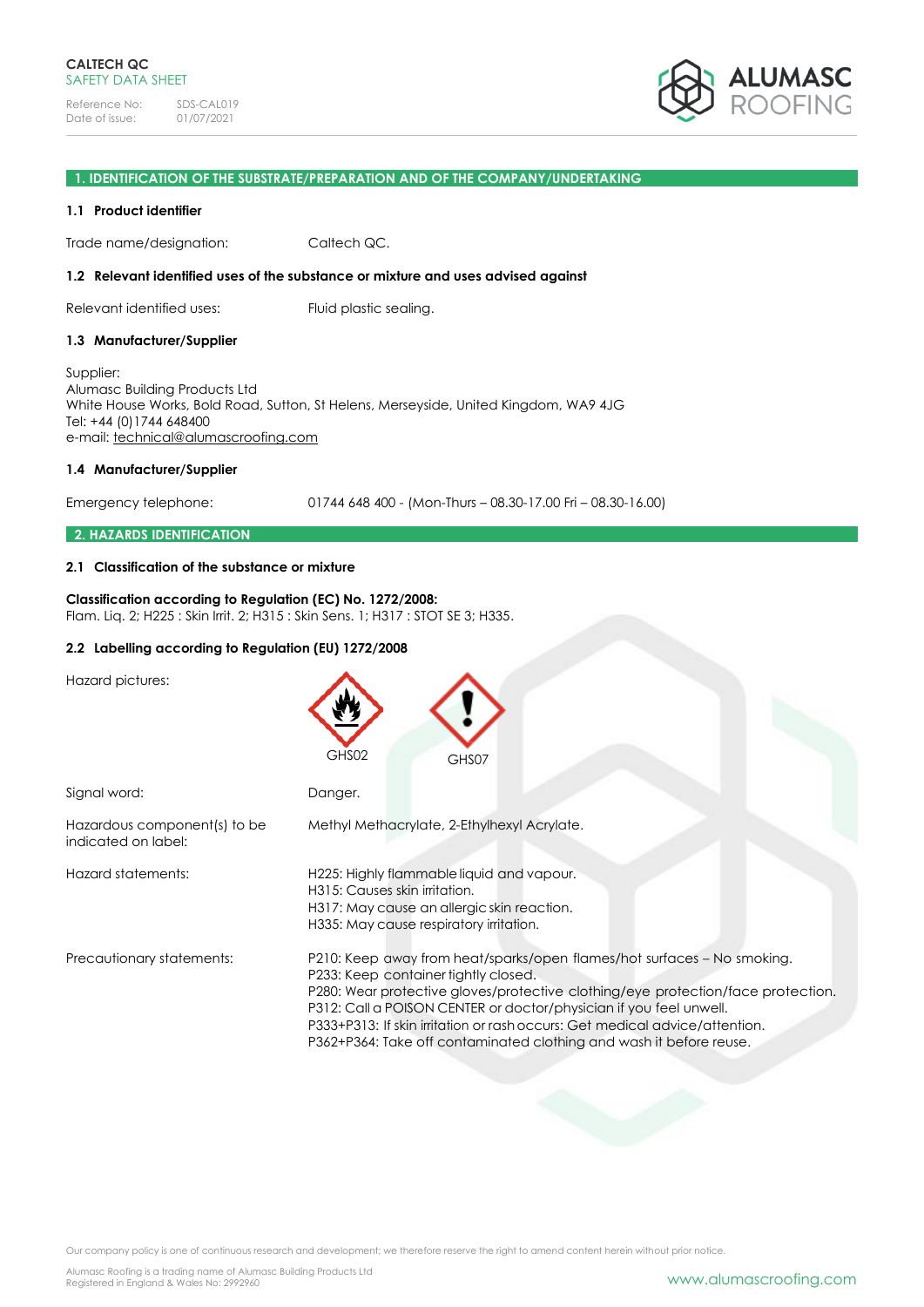

# **3. COMPOSITION AND INFORMATION ABOUT THE COMPONENTS**

# **3.1 Substances**

Polymethylmethacrylate (PMMA) resin.

# **3.2 Mixture**

#### **Chemical characterization:**

Mixture with reactive acrylates.

#### **Hazardous ingredients:**

| Ingredient                               |                                                                                                               | Classification (EC) 1272/2008                                                             | <b>Concentration</b>         |
|------------------------------------------|---------------------------------------------------------------------------------------------------------------|-------------------------------------------------------------------------------------------|------------------------------|
| Methyl Methacrylate                      | CAS No: 80-62-6<br>EC-No: 201-297-1<br>Index-No:<br>607-035-00-6<br><b>REACH No:</b><br>01-2119452498-28-XXXX | Flam. Lig. 2; H225 STOT SE 3; H335 Skin Irrit.<br>2; H315 Skin Sens. 1; H317              | 15.0 - 20.0 % by<br>weight   |
| 2-Ethylhexyl Acrylate                    | CAS No: 103-11-7<br>EC-No: 203-080-7<br>Index-No:<br>607-107-00-7<br>REACH No:<br>01-2119453158-37-XXXX       | Skin Irrit, 2; H315 Skin Sens, 1; H317 STOT SE<br><b>B</b> ; H335 Aquatic Chronic 3; H412 | $10.0 - 15.0 %$ by<br>weight |
| Aliphatic Urethanacrylate                |                                                                                                               | Skin Irrit. 2; H315 Eye Irrit. 2; H319                                                    | 5.0 - 10.0 % by              |
| $1,1 - (P -$<br>Tolylimino)Dipropan-2-Ol | CAS No: 38668-48-3<br>EC-No: 254-075-1<br><b>REACH No:</b><br>01-2119980937-17-XXXX                           | Acute Tox. 2; H300 Eye Irrit. 2; H319 Aquatic<br>Chronic 3; H412                          | $0.1 - 1.0\%$ by<br>weight   |

# **4. FIRST AID MEASURES**

# **4.1 Description of first aid measures**

| General advice:          | Move out of dangerous area.<br>Take off all contaminated clothing immediately.<br>Do not leave the victim unattended.<br>Show this safety data sheet to the doctor in attendance. |
|--------------------------|-----------------------------------------------------------------------------------------------------------------------------------------------------------------------------------|
| If inhaled:              | Move to fresh air. If symptoms persist, call a doctor.<br>Show this safety data sheet to the doctor in attendance.                                                                |
| In case of skin contact: | Wash off immediately with soap and plenty of water while removing all contaminated<br>clothes and shoes.<br>If skin irritation occurs, get medical advice/attention.              |
| In case of eye contact:  | In the case of contact with eyes, rinse immediately with plenty of water and seek<br>medical advice.                                                                              |
| If swallowed:            | Rinse mouth. Do NOT induce vomiting.<br>Call a doctor immediately.                                                                                                                |
|                          |                                                                                                                                                                                   |

# **4.2 -**

### **4.3 Indication of any immediate medical attention and special treatment needed**

Treat symptomatically.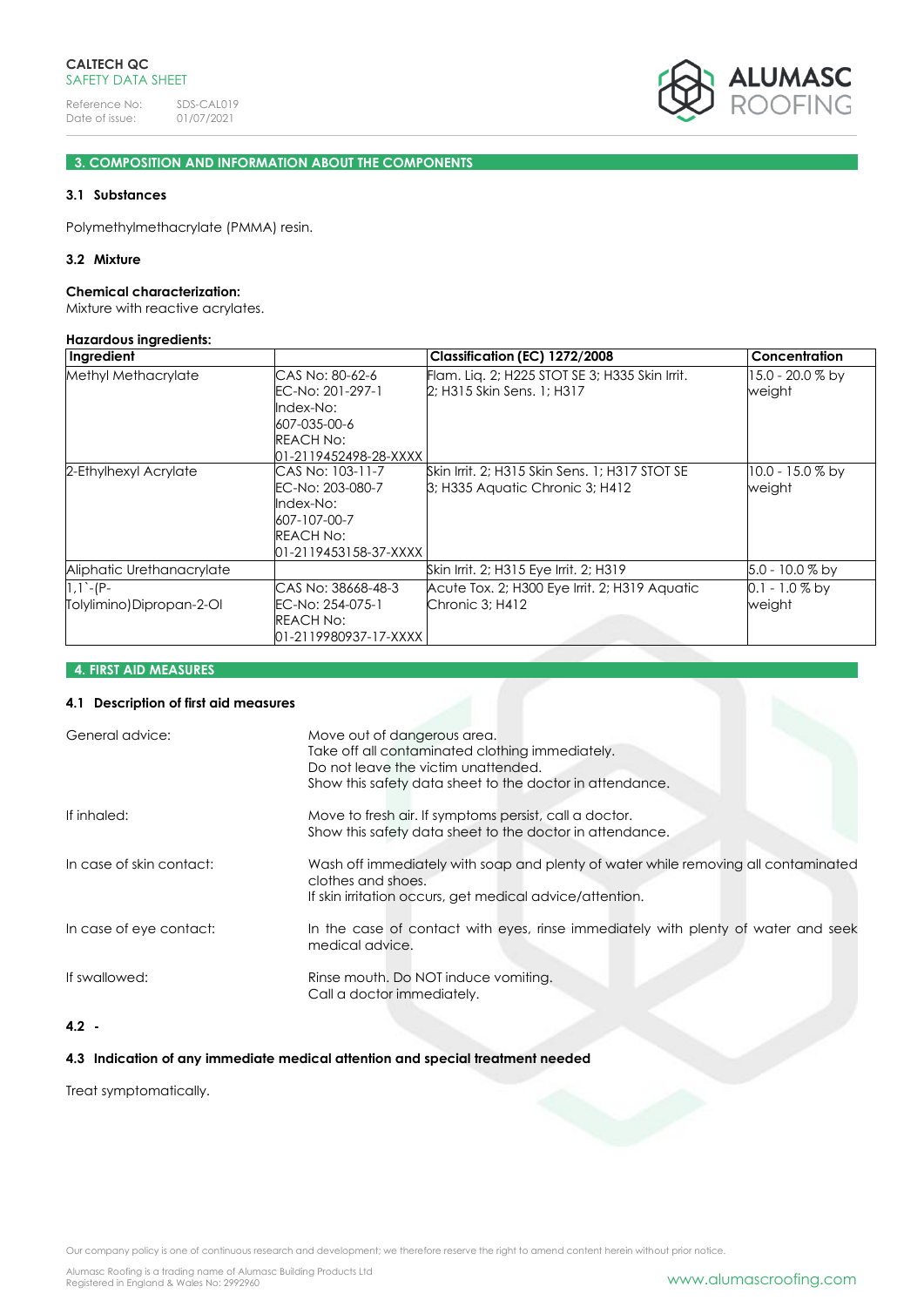# **5. FIRE-FIGHTING MEASURES**

### **5.1 Extinguishing media**

#### **Suitable extinguishing media:**

Carbon dioxide (CO2), Foam, Water spray, Dry powder.

## **Unsuitable extinguishing media:**

High volume water jet.

### **5.2 Special hazards arising from the substance or mixture**

Violent polymerization may be caused by extremes of temperatureand direct sunlight. Fire will produce dense black smoke containing hazardous combustion products (see heading 10). Exposure to decomposition products may be a hazard to health.

### **5.3 Advice for fire-fighters**

In the event of fire, wearself-contained breathing apparatus. Fire residues and contaminated fire extinguishing water must be disposed of in accordance with local regulations. Do not allow run-off from fire-fighting to enter drains or water courses.

## **6. ACCIDENTAL RELEASE MEASURES**

#### **6.1 Personal precautions, protective equipment and emergency procedures**

Ensure adequate ventilation. Vapours are heavier than air and may spread along floors. Use personal protective equipment.

#### **6.2 Environmental precautions**

Prevent further leakage or spillage if safe to do so. Do not flush into surface water or sanitary sewer system. Avoid sub-soil penetration.

### **6.3 Methods and materials for containment and cleaning up**

Soak up with inert absorbent material (e.g. sand, silica gel, acid binder, universal binder, sawdust). Clean contaminated surface thoroughly. Treat recovered material as described in the section "disposal considerations".

#### **6.4 Reference to other sections**

Disposal considerations also see Section 13.

#### **6.5 Additional information**

Treat recovered material as described in the section "disposal considerations".

#### **7. HANDLING AND STORAGE**

#### **7.1 Precautions for safe handling**

Processing may lead to evolution of flammable volatiles. In case of insufficient ventilation, wear suitable respiratory equipment. Keep product and empty container away from heat and sources of ignition. Handle and open container with care. Avoid contact with skin and eyes.

Smoking, eating and drinking should be prohibited in the application area. For personal protection see Section 8. Observe label precautions.

Take precautionary measures against static discharges. Vapours may form explosive mixture with air. Use water spray to cool unopened containers.

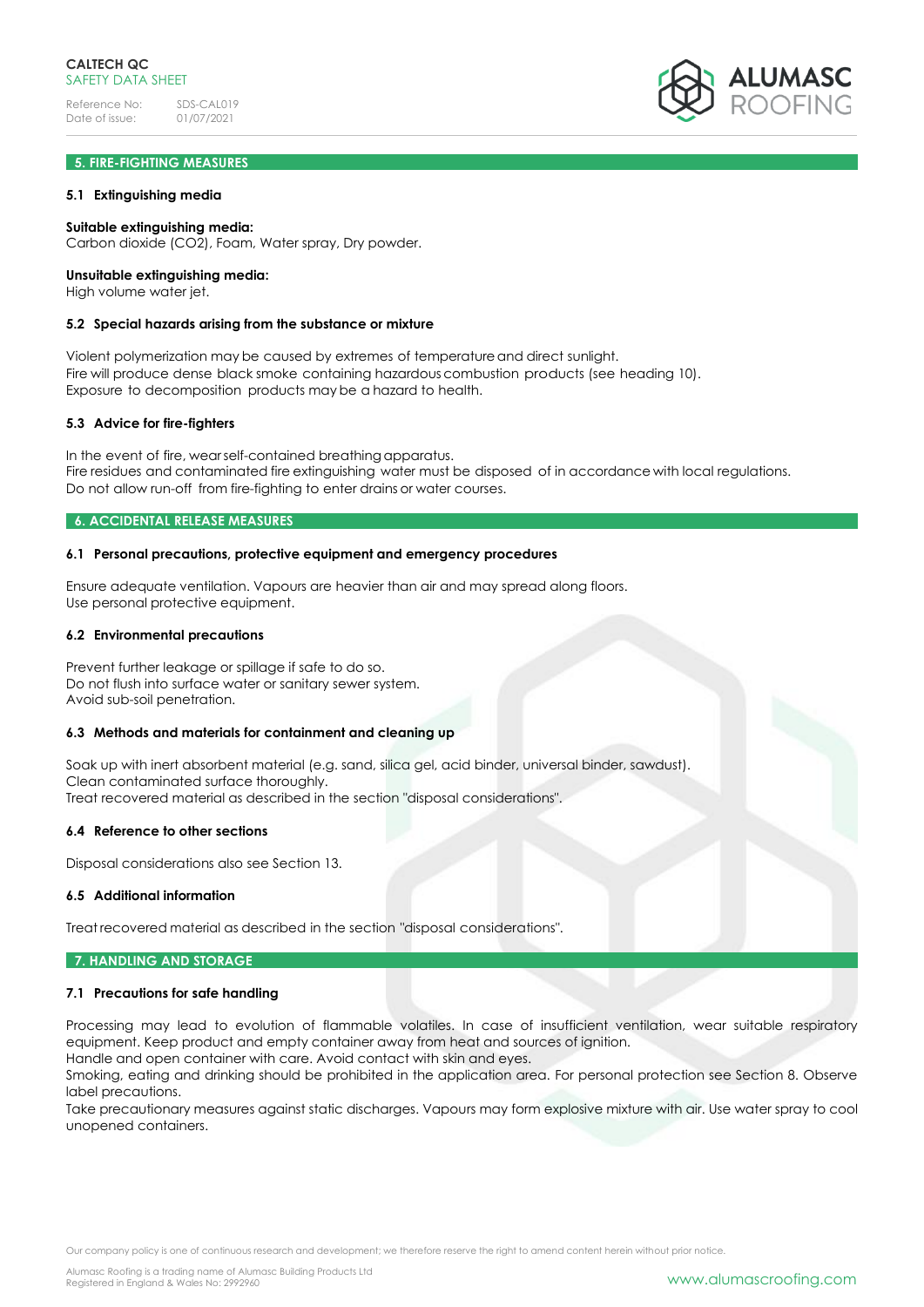

# **7.2 Conditions for safe storage, including any incompatibilities**

Storage must be in accordance with the BetrSichV (Germany). Keep in a cool, well-ventilated place. Keep in properly labelled containers. Containers which are opened must be carefully resealed and kept upright to prevent leakage. \*TRGS 510: 3.

# **8. EXPOSURE CONTROLS/PERSONAL PROTECTION**

#### **8.1 Control parameters**

# **Methyl Methacrylate:**

# **Great Britain:**

| Long-term exposure<br>value/ ppm | Long-term exposure<br>value/ mg/m3 | Short-term exposure<br>value / ppm | Short-term exposure<br>value / $mg/m3$ | Source |
|----------------------------------|------------------------------------|------------------------------------|----------------------------------------|--------|
| 50                               | 208                                | 100                                | 14 I G                                 |        |
| $\sim$                           | $1!$ $1!$ $1!$ $1!$ $1!$ $1!$ $1!$ |                                    |                                        |        |

Source: 19 - EH40/2005 Workplace exposure limits (2011).

#### **Europe:**

| Long-term exposure value/ppm | <b>A</b><br>$/$ ppm<br>ort-term exposure value , | date<br><b>Ilssuinc</b> | Source |
|------------------------------|--------------------------------------------------|-------------------------|--------|
| 50                           | LU.                                              | 2009                    |        |
| DIDFCATIVF                   |                                                  |                         |        |

Source: 24 - DIRECTIVE 2009/161/EU.

# **DNEL:**

| Value                    | <b>Target group</b> | <b>Exposure route</b> | <b>Exposure frequency</b>   | Source |
|--------------------------|---------------------|-----------------------|-----------------------------|--------|
| $210 \,\mathrm{mg/m^3}$  | Workers             | <b>Inhalation</b>     | Long-term effects local     | 100    |
| $210$ mg/m <sup>3</sup>  | <b>Workers</b>      | <b>Inhalation</b>     | Long-term effects systemic  | 100    |
| $1.5 \,\mathrm{mg/cm^2}$ | <b>Workers</b>      | Skin                  | Long-term effects local     | 100    |
| 13,67 mg/kg              | <b>Workers</b>      | Skin                  | Long-term effects systemic  | 100    |
| $105 \,\mathrm{mg/m^3}$  | Consumers           | <b>Inhalation</b>     | Long-term effects local     | 100    |
| 74,3 mg/m <sup>3</sup>   | Consumers           | <b>Inhalation</b>     | Long-term effects, systemic | 100    |
| $1.5 \,\mathrm{mg/cm^2}$ | Consumers           | Skin                  | Long-term effects local     | 100    |
| 8,2 mg/kg                | Consumers           | Skin                  | Long-term effects systemic  | 100    |
| $1.5 \,\mathrm{mg/cm^2}$ | Consumers           | <b>Skin</b>           | Short-term effects local    | 100    |

Source: 100 – Firmendaten.

### **PNEC:**

| Value                   | <b>Exposure route</b> | Source |
|-------------------------|-----------------------|--------|
| $0.94$ mg/l             | Freshwater            | 100    |
| 0,094 mg/l              | Marine water          | 100    |
| 5,74 mg/kg              | Sediment              | 100    |
| 1,47 mg/kg              | Soil                  | 100    |
| Source: 100 Eirmondaton |                       |        |

Source: 100 – Firmendaten.

### **2-Ethylhexyl Acrylate:**

#### **DNEL:**

| <b>Value</b>               | Target group | <b>Exposure route</b> | <b>Exposure frequency</b> | Source |
|----------------------------|--------------|-----------------------|---------------------------|--------|
| $37.5 \,\mathrm{mg/m^3}$   | Workers      | <b>Inhalation</b>     | Long-term effects local   | 100    |
| $0,242$ mg/cm <sup>2</sup> | Workers      | Skin                  | Long-term effects local   | 100    |
| 0,242 mg/cm <sup>2</sup>   | Workers      | Skin                  | Short-term effects local  | 100    |
| 4,5 mg/m <sup>3</sup>      | Consumers    | <b>Inhalation</b>     | Long-term effects local   | 100    |

Source: 100 – Firmendaten.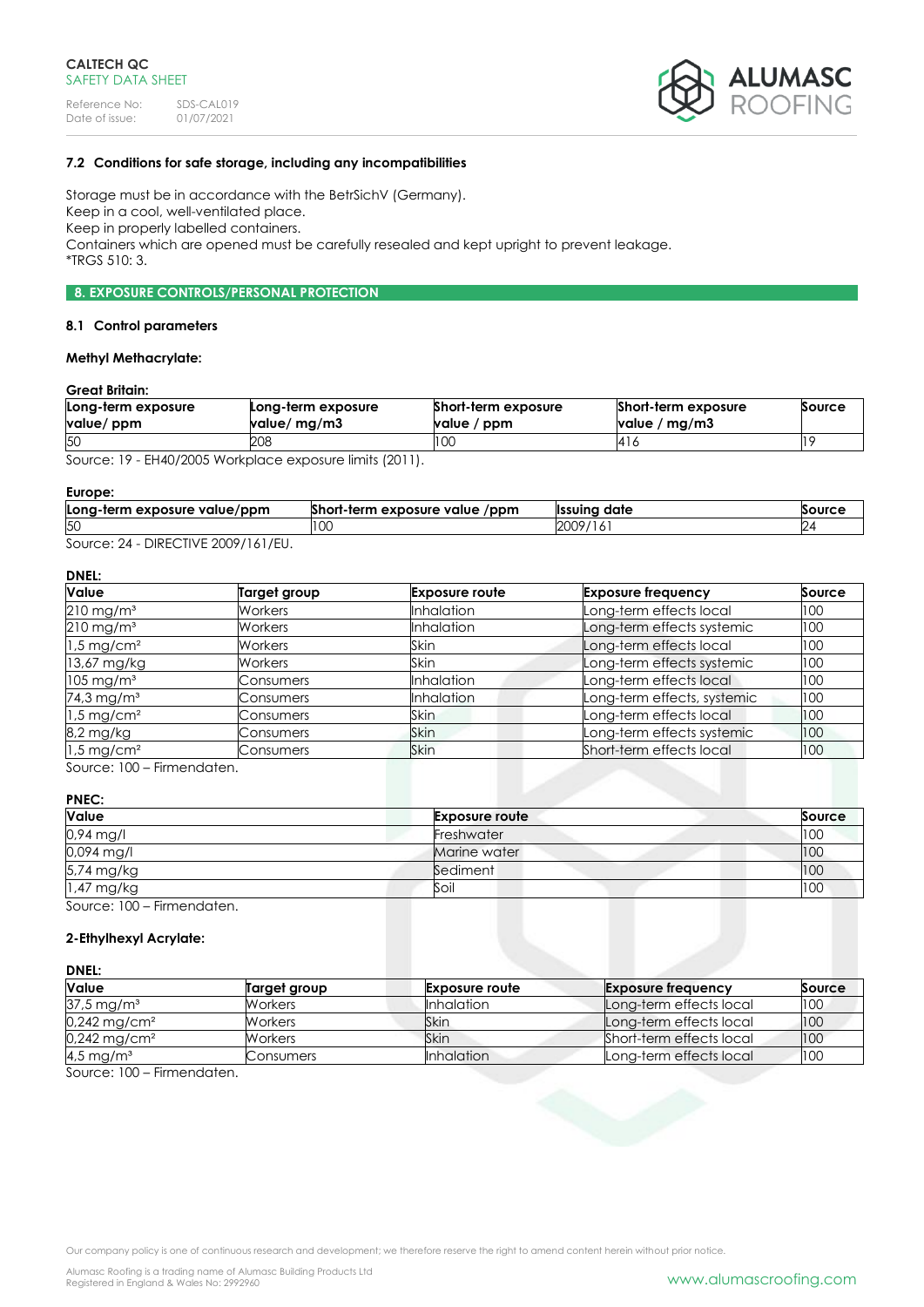# **CALTECH QC** SAFETY DATA SHEET

Reference No: SDS-CAL019<br>Date of issue: 01/07/2021 Date of issue:



| <b>PNEC:</b>            |                            |        |
|-------------------------|----------------------------|--------|
| Value                   | <b>Exposure route</b>      | Source |
| 0,002752 mg/l           | Fresh water                | 100    |
| 0,000272 mg/l           | Seawater                   | 100    |
| $2,3$ mg/l              | Wastewater treatment plant | 100    |
| 0,126 mg/kg             | Sediment water             | 100    |
| 0,126 mg/kg             | Sediment seawater          | 100    |
| $1,0$ mg/kg             | Soil                       | 100    |
| 0,0023 mg/kg            | Intermittent release       | 100    |
| $0.100$ $0.100$ $0.100$ |                            |        |

Source: 100 – Firmendaten.

# **1,1`-(P-Tolylimino)Dipropan-2-Ol:**

# **DNEL:**

| <b>Value</b>          | Target group   | <b>Exposure route</b> | Exposure frequency | Source |
|-----------------------|----------------|-----------------------|--------------------|--------|
| $2 \,\mathrm{mg/m^3}$ | <b>Workers</b> | <b>Inhalation</b>     | Long-term effects  | 100    |
| $0.6$ mg/kg           | Workers        | Skin                  | Lona-term effects  | 100    |
| Firmannadortan        |                |                       |                    |        |

Source: 100 – Firmendaten.

#### **PNEC:**

| Value        | <b>Exposure route</b> | Source |
|--------------|-----------------------|--------|
| 199,5        | Wastewater treatment  | 100    |
| 0,0072 mg/kg | Marine water          | 100    |
| 0,017 mg/l   | Freshwater            | 100    |

Source: 100 – Firmendaten.

# **8.2 Exposure controls**

| Respiratory protection:                                                                 | Vapour during processing may be irritating to the respiratory tract and to<br>the eyes. When workers are facing concentrations above the exposure<br>limit they must use appropriate certified respirators.                                                                                                                                 |
|-----------------------------------------------------------------------------------------|---------------------------------------------------------------------------------------------------------------------------------------------------------------------------------------------------------------------------------------------------------------------------------------------------------------------------------------------|
| Remarks:                                                                                | Recommended Filter type: A1, A2 (in case of higher concentration).<br>Use the indicated respiratory protection if the occupational exposure limit<br>is exceeded and/or in case of product release (dust).                                                                                                                                  |
| Hand protection:                                                                        | Protective gloves complying with EN 374. Please observe the instructions<br>regarding permeability and breakthrough time which are provided by<br>the supplier of the gloves. Also take into consideration the specific local<br>conditions under which the product is used, such as the danger of cuts,<br>abrasion, and the contact time. |
| Suitable material:<br>Unsuitable material:<br>Material thickness:<br>Breakthrough time: | Nitriles.<br>Woven fabric, leather gloves.<br>$0.38$ mm.<br>$<$ 25 mins.                                                                                                                                                                                                                                                                    |
| Eye protection:                                                                         | Tightly fitting safety goggles.                                                                                                                                                                                                                                                                                                             |
| Skin and body protection:                                                               | Wear suitable protective equipment. Long sleeved clothing.                                                                                                                                                                                                                                                                                  |
| General protective and hygiene measures:                                                | Handle in accordance with good industrial hygiene and safety practice.<br>Keep away from food, drink and animal feeding stuffs. Wash hands before<br>breaks and at the end of workday. Use protective skin cream before<br>handling the product. Avoid contact with the skin and the eyes.                                                  |
| Engineering measures:                                                                   | Ensure adequate ventilation, especially in confined areas. When workers<br>are facing concentrations above the exposure limit they must use<br>appropriate certified respirators.                                                                                                                                                           |

Our company policy is one of continuous research and development; we therefore reserve the right to amend content herein without prior notice.

Alumasc Roofing is a trading name of Alumasc Building Products Ltd<br>Registered in England & Wales No: 2992960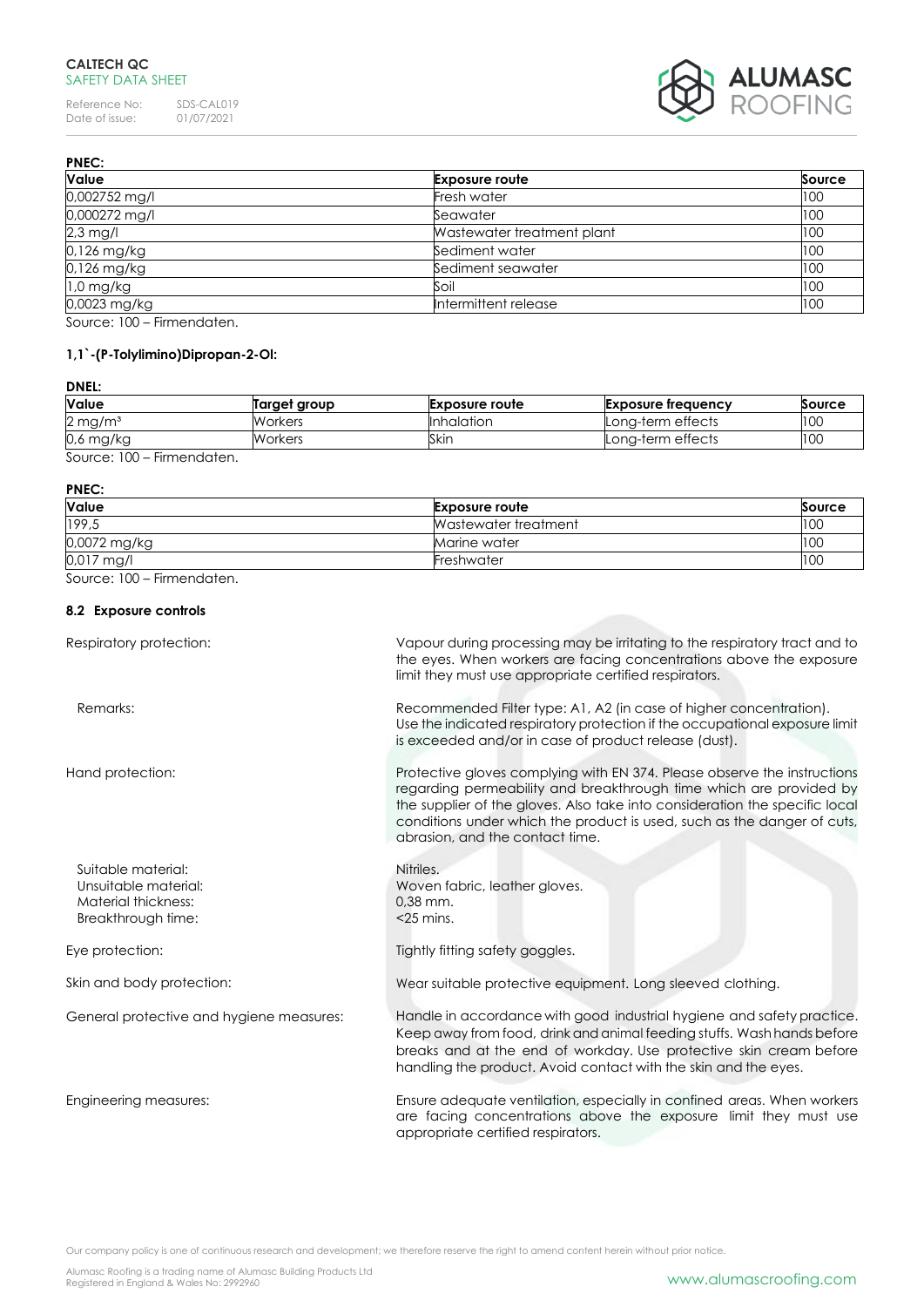

# **9. PHYSICAL AND CHEMICAL PROPERTIES**

### **9.1 Information on basic physical and chemical properties**

Physical state: Liquid. Form: Liquid. Colour: Colour: Different colour tone. Odour: Colour: Smell of Methylmethacrylate. pH: Remarks: Neutral.  $*$ Boiling point  $[°C]$ :  $>100°C$ . \*Flash point [oC]: 10°C. Evaporation rate [kg /(s\*m<sup>2</sup>)]: Not determined. Vapour density: Not determined. Density  $[g/cm^3]$ : Approx. 1,31 g/cm<sup>3</sup>. Water solubility [g/l]: Remarks: Insoluble. Partition coefficient n-octanol/water (log P O/W): Not determined.<br>Viscosity, dynamic [ka/(m\*s)]: Approx, 13 - 20 dPa\*s. Viscosity, dynamic [kg/(m\*s)]: Temperature: 20°C. Measuring method: Haake-Viscotester. Explosive properties: Not relevant. Oxidising properties: Not relevant.

### **9.2 Other information**

Ignition temperature [°C]: 280°C.

### **10. STABILITY AND REACTIVITY**

**10.1 -**

**10.2-**

### **10.3 Possibility of hazardous reactions**

The product is normally supplied in a stabilized form. If the permissible storage period and/or storage temperature is noticeably exceeded, the product may polymerize with heat evolution. Risk of receptacle bursting.

### **10.4 Conditions to avoid**

Extremes of temperature and direct sunlight.

### **10.5 Materials to avoid**

Reacts violently with peroxides. Reducing agents, Strong bases, Amines, Oxidizing agents.

### **11. TOXICOLOGICAL INFORMATION**

# **11.1Information on toxicological effects**

### **Hazardous ingredients:**

#### **Methyl Methacrylate:**

| Oral<br>[mg/kg]<br>' foxicitv | criterion<br>Test | Test species | method<br>Measurina                      | Source |
|-------------------------------|-------------------|--------------|------------------------------------------|--------|
| >5000                         | חגח<br>-20        | Ra.          | $40^{\circ}$<br>lest<br>Guideline<br>いいし | 100    |
| $-$<br>$\sim$<br>$\sim$       |                   |              |                                          |        |

Source: 100 – Firmendaten.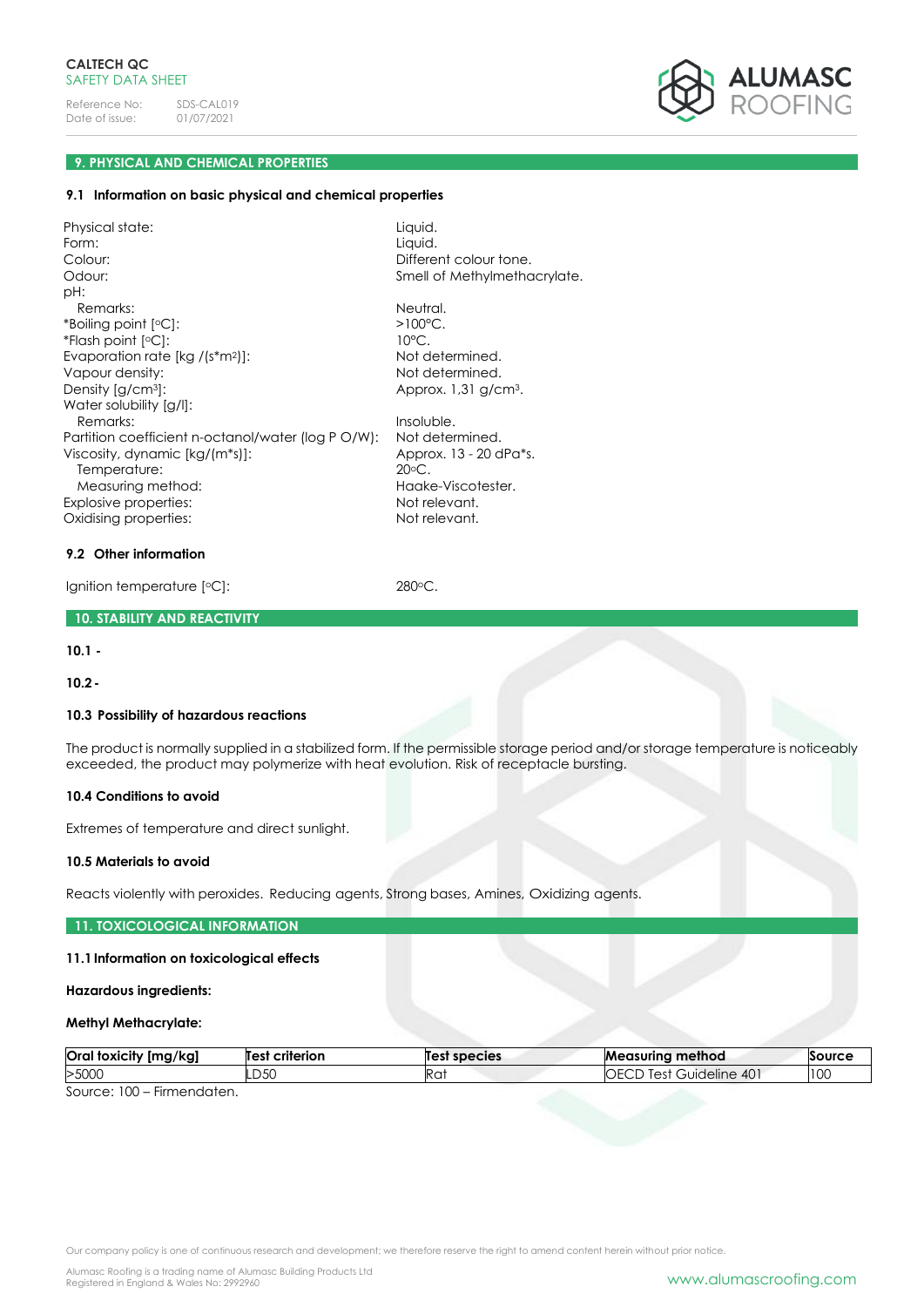# **CALTECH QC** SAFETY DATA SHEET

Reference No: SDS-CAL019<br>Date of issue: 01/07/2021 Date of issue:



| Dermal toxicity [mg/kg] | <b>Test criterion</b> | <b>Test species</b> | Source |
|-------------------------|-----------------------|---------------------|--------|
| >5000                   | .D5C                  | Rabbit              | 100    |

| <b>LC50 Inhalation 4h for vapours [mg/l]</b> | <b>Test criterion</b> | Test species    | Source |
|----------------------------------------------|-----------------------|-----------------|--------|
| 29,8<br>i mai                                | .C50                  | Ra <sup>.</sup> | 100    |
| Source: 100 – Firmendaten.                   |                       |                 |        |

| Irritant effect on skin: | Irritating.                |
|--------------------------|----------------------------|
| Test species:            | Rabbit.                    |
| Irritant effect on eyes: | Irritant.                  |
| Test species:            | Rabbit.                    |
| Sensitization:           | Skin sensitization.        |
| Test species:            | Mouse.                     |
| Carcinogenic effects:    | Not a carcinogen.          |
| Test species:            | Rat, mouse.                |
| Mutagenicity:            | Not mutagenic.             |
| Reproduction toxicity:   | Not toxic to reproduction. |
|                          |                            |

| Specific target organ toxicity (single exposure) [mg/kg]<br>Source |     |
|--------------------------------------------------------------------|-----|
| Causes respiratory tract irritation.                               | 10C |
| Source: 100 - Firmendaten.                                         |     |

| Specific target organ toxicity (repeated exposure) [mg/kg] | Source |
|------------------------------------------------------------|--------|
| No known effect.                                           |        |
| Source: 100 – Firmendaten.                                 |        |

# **2-Ethylhexyl Acrylate:**

| Oral toxicity [mg/kg]      | Test criterion | Test species | Source |
|----------------------------|----------------|--------------|--------|
| 4435 mg/kg                 | LD5C           | Rat          | 10C    |
| Source: 100 - Firmendaten. |                |              |        |

| Dermal toxicity [mg/kg]    | Test criterion | Test species | <b>Source</b>   |
|----------------------------|----------------|--------------|-----------------|
| 7522 mg/kg                 | LD50           | Rabbit       | 10 <sup>c</sup> |
| Source: 100 – Firmendaten. |                |              |                 |

| Inhalative toxicity [mg/l]               | Test species | <b>Exposure duration</b> | Source |
|------------------------------------------|--------------|--------------------------|--------|
| $1,19$ mg,                               | .<br>ĸu.     | hours                    | 100    |
| $S_{\Omega U}$ rca: $100 - Eirmandation$ |              |                          |        |

| Irritant effect on skin:<br>Test species: | Skin irritation.<br>Rabbit. |
|-------------------------------------------|-----------------------------|
| Exposure duration:                        | 4 h.                        |
| Irritant effect on eyes:                  | Slightly irritating.        |
| Measuring method:                         | OECD Test Guideline 405.    |
| Test species:                             | Rabbit.                     |
| Sensitization:                            | Skin sensitization.         |
| Carcinogenic effects:                     | No known effect.            |
| Mutagenicity:                             | No known effect.            |
| Reproduction toxicity:                    | No known effect.            |

| Specific target organ toxicity (single exposure) [mg/kg] | <b>Source</b> |
|----------------------------------------------------------|---------------|
| Causes respiratory tract irritation                      | 10C           |
| Source: 100 – Firmendaten.                               |               |

| Specific target organ toxicity (repeated exposure) [mg/kg] | Source |
|------------------------------------------------------------|--------|
| No known effect                                            |        |
| $S_0$ $rra$ $\Omega$ $\Omega$<br>Eirmondaton               |        |

Source: 100 – Firmendaten.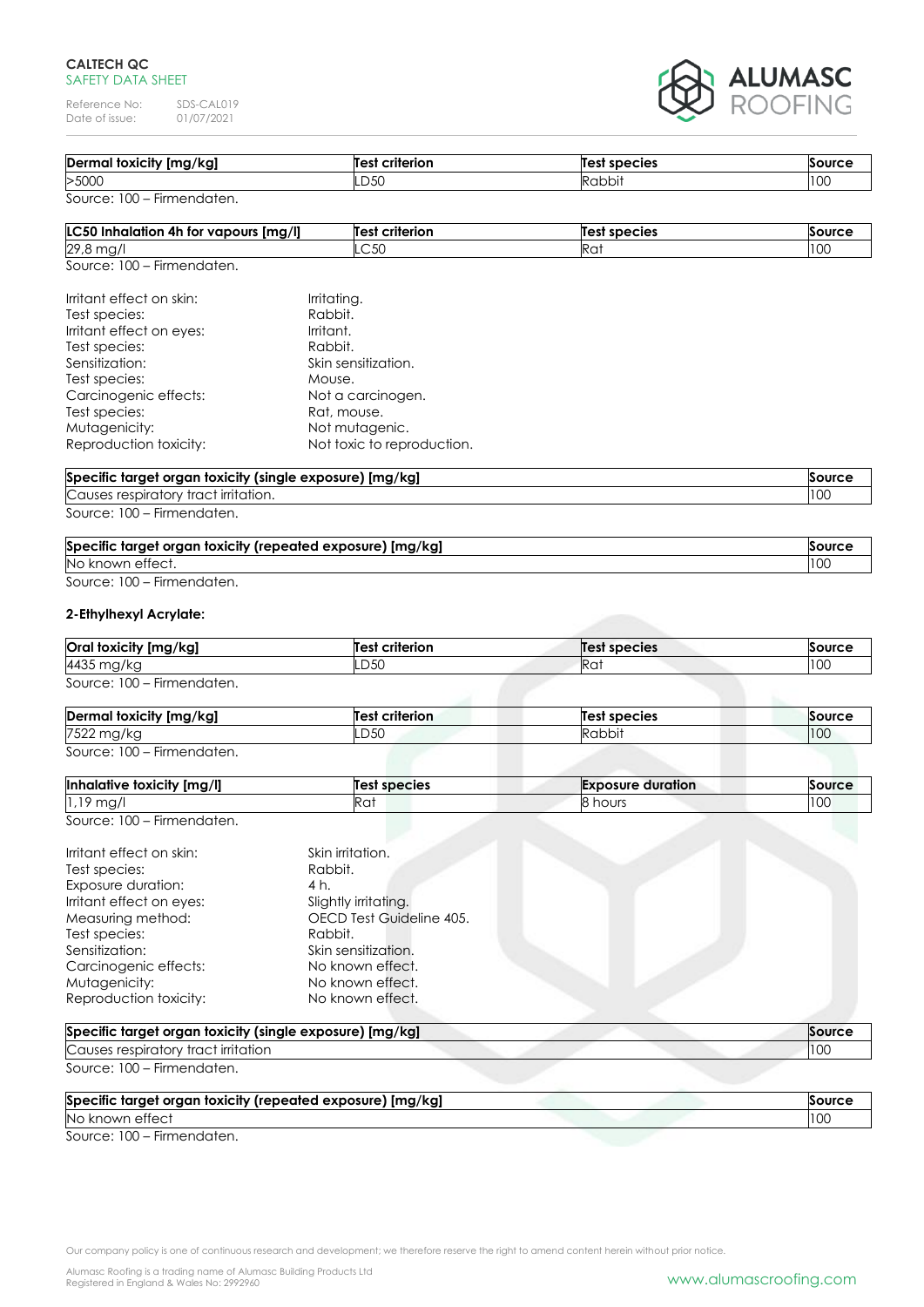

# **1,1`-(P-Tolylimino)Dipropan-2-Ol:**

| Oral toxicity [mg/kg]      | <b>Test criterion</b> | <b>Test species</b> | Source |
|----------------------------|-----------------------|---------------------|--------|
| 45 mg/kg                   | LD50                  | Rai                 | 100    |
| Source: 100 - Firmendaten. |                       |                     |        |

| <br>Dermal<br>! foxicity [mg/kg] | $\ddot{\phantom{0}}$<br>--------<br>7 I I | Те<br>species   | $\sim$               |
|----------------------------------|-------------------------------------------|-----------------|----------------------|
| 2001<br>ື<br>$\sim$              | $\sim$ $\sim$<br>-DJU                     | Ra <sup>.</sup> | $\sim$ $\sim$<br>ט ו |

Source: 100 – Firmendaten.

| Irritant effect on skin: | No skin irritation.                       |
|--------------------------|-------------------------------------------|
| Irritant effect on eyes: | Irritant.                                 |
| Sensitization:           | No sensitization responses were observed. |
| Mutagenicity:            | Negative.                                 |
|                          |                                           |

### **11.2Additional information**

Symptoms of overexposure may be headache, dizziness, tiredness, nausea and vomiting. Irritating to eyes, respiratory system and skin. Irritating to mucous membranes.

# **12. ECOLOGICAL INFORMATION**

## **12.1Ecological information**

**Toxicity:**

### **Hazardous ingredients:**

# **Methyl Methacrylate:**

| OECD Test Guideline 203 96 h<br>100<br>$191$ mg/l<br>.C50<br>Oncorhynchus mykiss | Toxicity to fish [mg/l] | Test criterion | Test species    | <b>Measuring method</b> | <b>Exposure duration</b> | Source |
|----------------------------------------------------------------------------------|-------------------------|----------------|-----------------|-------------------------|--------------------------|--------|
|                                                                                  |                         |                | (rainbow trout) |                         |                          |        |

Source: 100 – Firmendaten.

| Toxicity to daphnia [mg/l] | <b>Test criterion</b> | Test species                  | <b>Exposure duration</b> | <b>Measuring method</b>           | Source |
|----------------------------|-----------------------|-------------------------------|--------------------------|-----------------------------------|--------|
| 69 mg/l                    | EC 50                 | Daphnia magna<br>(water flea) | <b>48 h</b>              | <b>OECD</b> Test<br>Guideline 202 | 100    |

Source: 100 – Firmendaten.

| Toxicity to algae [mg/l] | <b>Test criterion</b> | <b>Test species</b>                           | <b>Exposure duration</b> | <b>Measuring method</b>           | Source |
|--------------------------|-----------------------|-----------------------------------------------|--------------------------|-----------------------------------|--------|
| $>110$ mg/l              | EC <sub>50</sub>      | Selenastrum<br>capricornutum<br>(green algae) | 72 h                     | <b>OECD</b> Test<br>Guideline 201 | 100    |

Source: 100 – Firmendaten.

| NOEC (fish) [mg/l]         | Test species                   | <b>Measuring method</b>        | Source |
|----------------------------|--------------------------------|--------------------------------|--------|
| 9.4                        | Brachydanio rerio (zebra fish) | <b>OECD Test Guideline 210</b> | 100    |
| Source: 100 – Firmendaten. |                                |                                |        |

| NOEC (daphnia) [mg/l] | llest species              | <b>Measuring method</b>        | Source |
|-----------------------|----------------------------|--------------------------------|--------|
| 37                    | Daphnia magna (water tlea) | <b>OECD Test Guideline 202</b> | 100    |

Source: 100 – Firmendaten.

| Biodegradability:   | Readily biodegradable.                 |
|---------------------|----------------------------------------|
| Method of analysis: | OECD 301C/ISO 9408/EEC 92/69/V, C.4-F. |
| Bioaccumulation:    | Does not bioaccumulate.                |
| Mobility:           | Terrestrial compartment not relevant.  |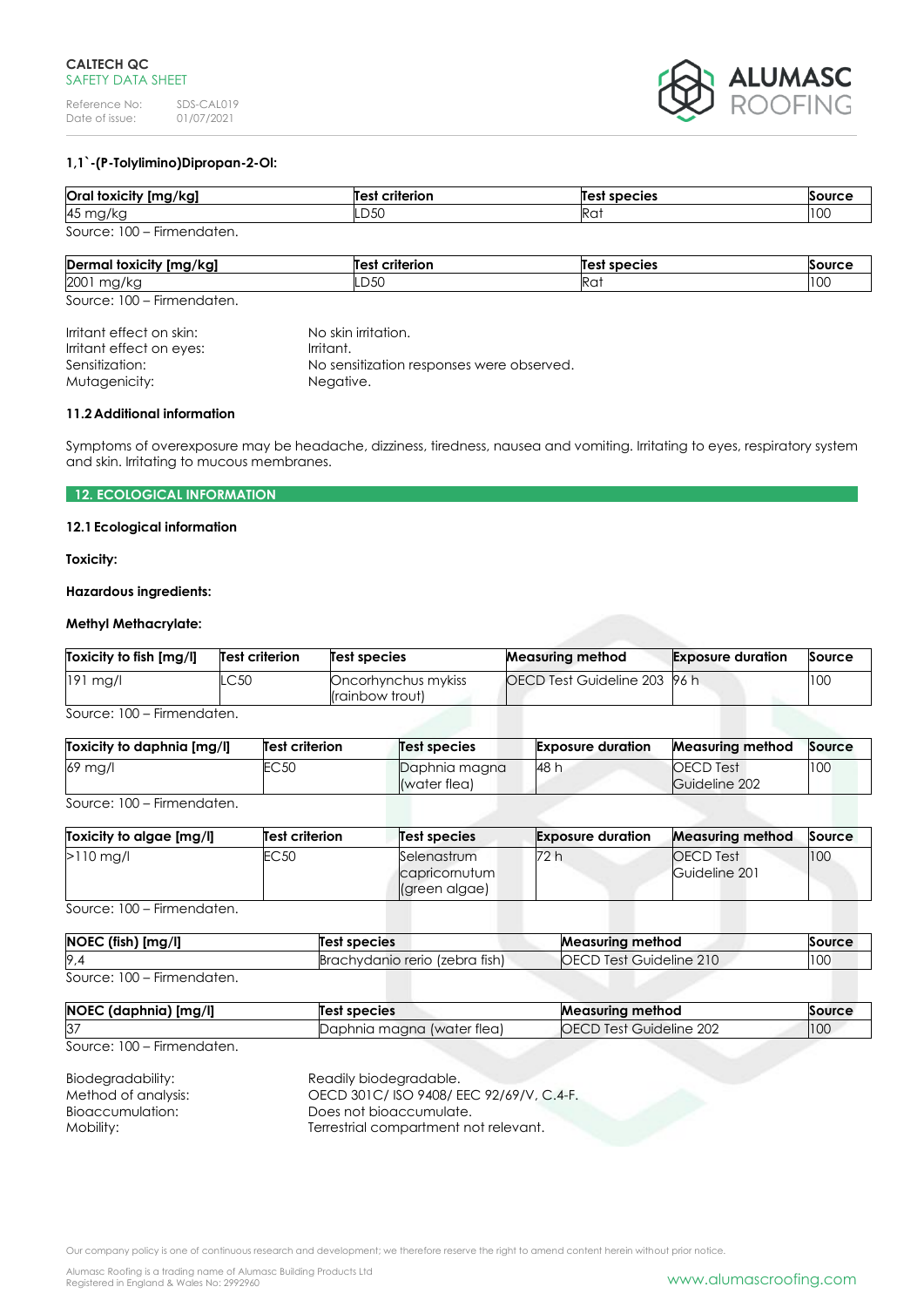# **CALTECH QC** SAFETY DATA SHEET

Reference No: SDS-CAL019<br>Date of issue: 01/07/2021 Date of issue:



# **2-Ethylhexyl Acrylate:**

| Toxicity to fish [mg/l] | Test criterion | Test species                              | Measuring method                  | <b>Exposure duration</b> | Source |
|-------------------------|----------------|-------------------------------------------|-----------------------------------|--------------------------|--------|
| 1,81                    | .C50           | Oncorhynchus<br>mykiss<br>(rainbow trout) | <b>OECD</b> Test<br>Guideline 203 | 96 h                     | 100    |

Source: 100 – Firmendaten.

| Toxicity to daphnia [mg/l] | <b>Test criterion</b> | Test species  | <b>Exposure duration</b> | <b>Measuring method</b> | Source |
|----------------------------|-----------------------|---------------|--------------------------|-------------------------|--------|
| $\vert 1,3 \rangle$        | EC 50                 | Daphnia magna | 48 h                     | <b>OECD</b> Test        | 100    |
|                            |                       | (water flea)  |                          | Guideline 202           |        |

Source: 100 – Firmendaten.

| Toxicity to algae [mg/l] | Test criterion | Test species               | <b>Exposure duration</b> | <b>Measuring method</b>           | Source |
|--------------------------|----------------|----------------------------|--------------------------|-----------------------------------|--------|
| $1.7^{\circ}$            | EC 50          | Desmodesmus<br>subspicatus | 72 h                     | <b>OECD</b> Test<br>Guideline 201 | 100    |

Source: 100 – Firmendaten.

| NOEC (algae) [mg/l]        | Test species              | <b>Measuring method</b>        | Source |
|----------------------------|---------------------------|--------------------------------|--------|
| 0,45                       | Desmodesmus subspicatus : | <b>OECD Test Guideline 201</b> | 100    |
| Source: 100 – Firmendaten. |                           |                                |        |

| Biodegradability:   | Readily biodegradable.                |
|---------------------|---------------------------------------|
| Ready degradability |                                       |
| Bioaccumulation:    | Bioaccumulation slight, log Pow 4,64. |

# **1,1`-(P-Tolylimino)Dipropan-2-Ol:**

| Toxicity to fish [mg/l] | <b>Test criterion</b> | <b>Test species</b>               | <b>Exposure duration</b> | Source |
|-------------------------|-----------------------|-----------------------------------|--------------------------|--------|
| 17                      | $\cap$ 50<br>∟ບບບ     | Brachydanio rerio<br>(zebra fish) | 96 h                     | 100    |

Source: 100 – Firmendaten.

| Toxicity to daphnia [mg/l] | <b>Test criterion</b> | Test species                  | <b>Exposure duration</b> | Source |
|----------------------------|-----------------------|-------------------------------|--------------------------|--------|
| 28,8                       | EC50                  | Daphnia magna<br>(water flea) | 18 h                     | 100    |

Source: 100 – Firmendaten.

| Toxicity to algae [mg/l] | <b>Test criterion</b> | Test species                      | <b>Exposure duration</b> | Source |
|--------------------------|-----------------------|-----------------------------------|--------------------------|--------|
| 245                      | 205<br>∟∪∪∟           | Desmodesmus<br><b>SUDSDICATUS</b> | $\sim$<br>ĽZ.            | 100    |

Source: 100 – Firmendaten.

Biodegradability: Poorly biodegradable.<br>
Bioaccumulation: No data available. Bioaccumulation:

**12.2 -**

**12.3 -**

**12.4 -**

# **12.5 Results of PBT and vPvB assessment**

This preparation contains no substance considered to be persistent, bioaccumulating nor toxic (PBT).

# **12.6 Other adverse effects**

No data available.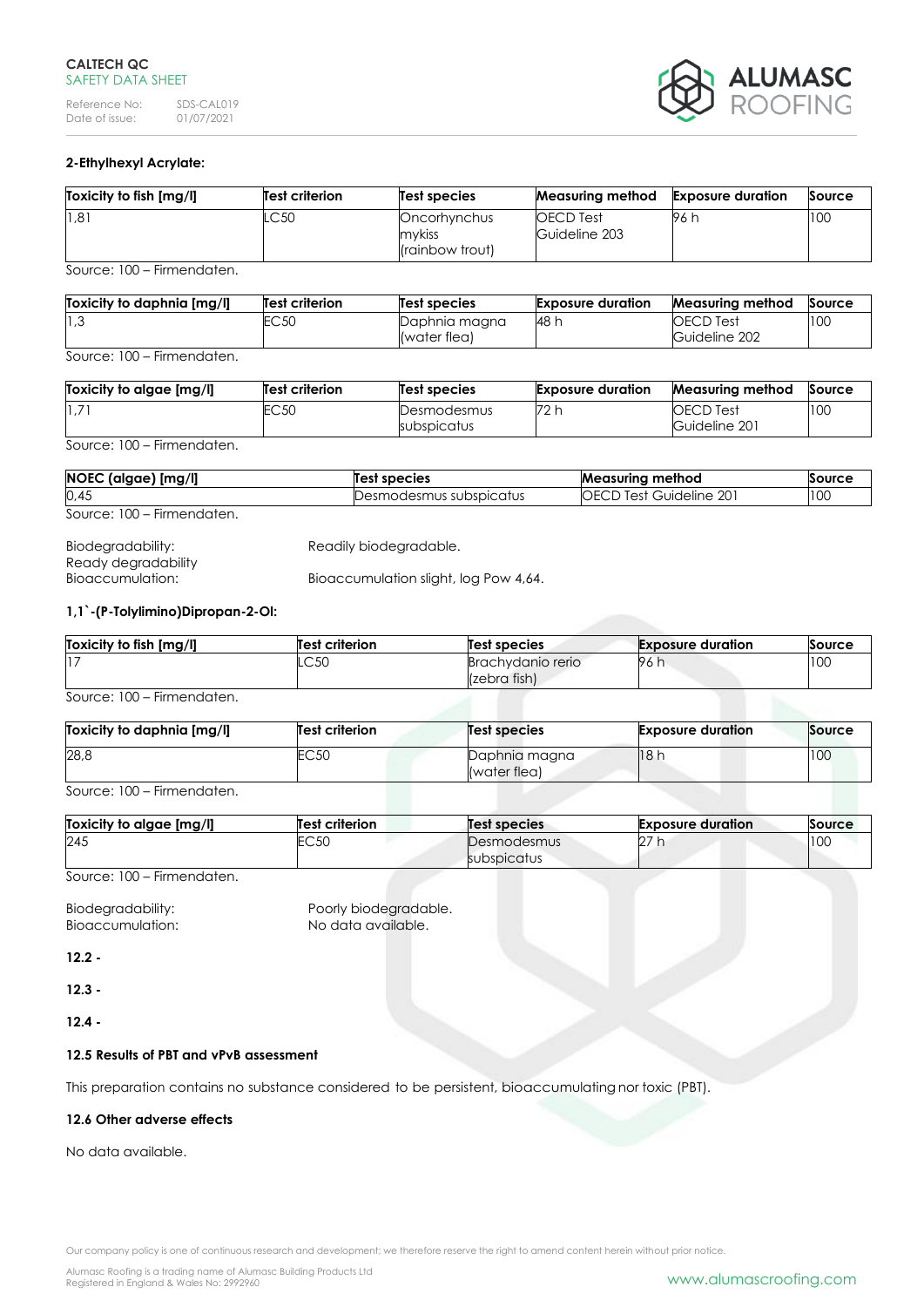

# **13. DISPOSAL CONSIDERATIONS**

# **13.1Waste treatment methods**

| Disposal considerations:   | According to the European Waste Catalogue, Waste Codes are not product specific,<br>but application specific. The following Waste Codes are only suggestions:                                                                                                                                                                                                                                                                                      |
|----------------------------|----------------------------------------------------------------------------------------------------------------------------------------------------------------------------------------------------------------------------------------------------------------------------------------------------------------------------------------------------------------------------------------------------------------------------------------------------|
| Waste Code:                | 08 04 10: waste adhesives and sealants other than those mentioned in 08 04 09.<br>The EWC Nr. only apply for the liquid product.<br>08 01 12: waste paint and varnish other than those mentioned in 08 01 11.<br>The EWC Nr. only apply for the liquid product.<br>17 02 03: plastic.<br>This EWC Nr. only apply for the hardened product.<br>08 04 09* waste adhesives and sealants containing organic solvents or other dangerous<br>substances. |
| Uncleaned empty packaging: |                                                                                                                                                                                                                                                                                                                                                                                                                                                    |

### **14. TRANSPORT INFORMATION**

|                                 | *Land transport ADR/RID      | *Marine transport IMDG          | *Air transport ICAO/IATA       |
|---------------------------------|------------------------------|---------------------------------|--------------------------------|
| <b>14.1 UN-No</b>               | 1263                         | 1263                            | 1263                           |
| 14.2 Description of the goods   | <b>PAINT</b>                 | <b>PAINT</b>                    | <b>PAINT</b>                   |
| 14.3 UN proper shipping name    |                              | <b>PAINT</b>                    | <b>PAINT</b>                   |
| 14.4 Transport hazard class(es) | 3                            | 3                               | 3                              |
| 14.5 Packaging group            | $\mathsf{III}$               | $\mathbb{H}$                    | Ш                              |
| Labels                          | 3                            | 3                               | 3 - Flammable Liquid           |
|                                 |                              |                                 |                                |
|                                 |                              |                                 |                                |
| Risk No.                        | 30                           |                                 |                                |
| Category                        | 3                            |                                 |                                |
| Factor                          |                              |                                 |                                |
| <b>Classification code</b>      | F1                           |                                 |                                |
| SP 640                          | 640E                         |                                 |                                |
| <b>Tunnel restriction code</b>  | D/E                          |                                 |                                |
| <b>Remarks</b>                  | (einschließlich Farbe, Lack, | (including paint, lacquer,      | (including paint, lacquer,     |
|                                 | Emaille, Beize, Schellack,   | enamel, stain, shellac          | enamel, stain, shellac,        |
|                                 | Firnis, Politur, flüssiger   | solutions, varnish, polish,     | varnish, polish, liquid filler |
|                                 | Füllstoff und flüssige       | liquid filler and liquid laquer | and liquid lacquer base)       |
|                                 | Lackgrundlage)               | base)                           |                                |
| <b>EmS</b>                      |                              | $F-E$ ; $S-E$                   |                                |
| Stowage category                |                              | $\overline{A}$                  |                                |

**14.6 -**

**14.7 Transport in bulk according to Annex II of MARPOL73/78 and the IBC Code**

Not relevant.

**15. REGULATORY INFORMATION**

**15.1Safety, health and environmental regulations/legislation specific for the substance or mixture**

# **Additional regulations:**

Additionally, observe any national regulations!